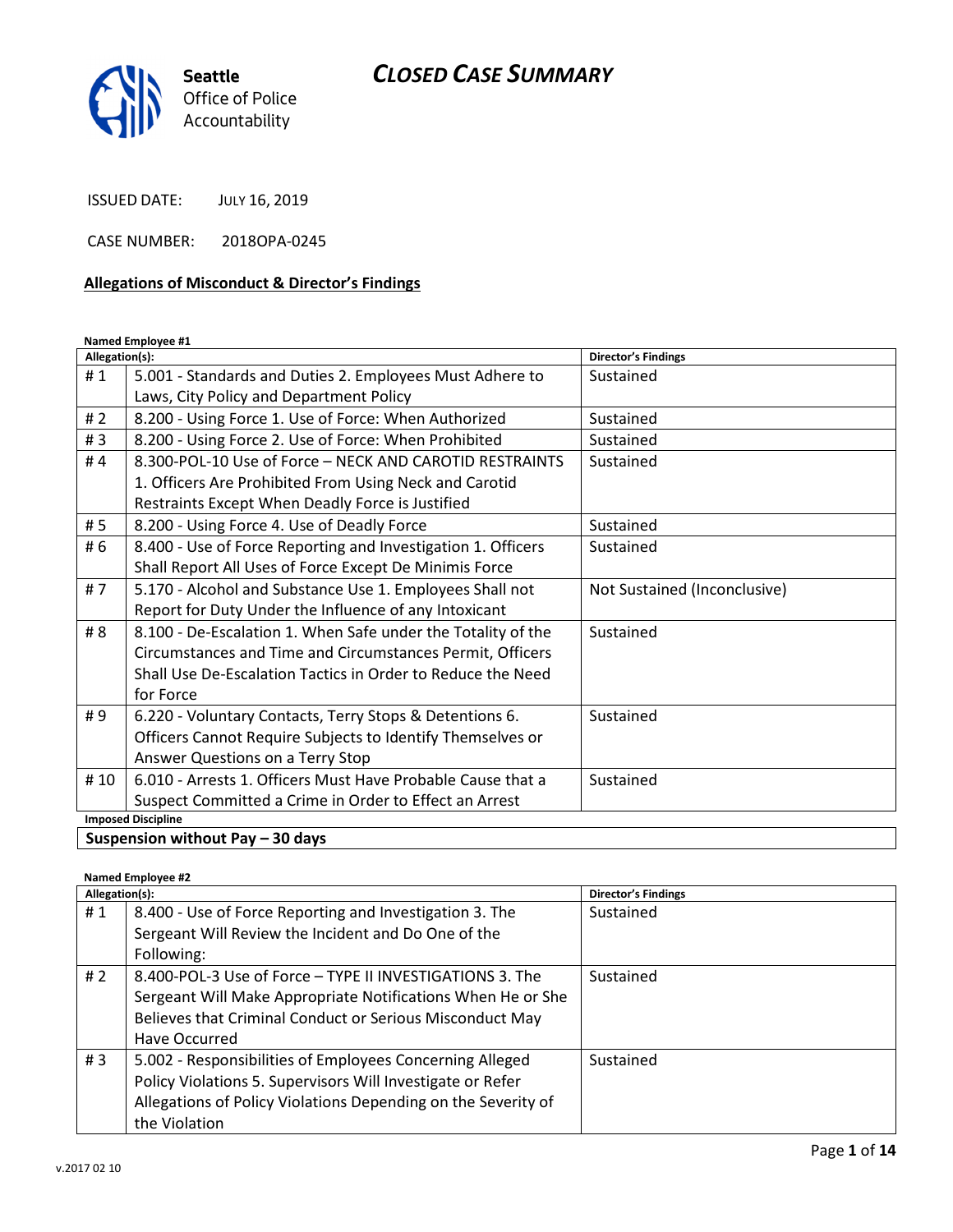

OPA CASE NUMBER: 2018OPA-0245

| #4                              | 5.002 - Responsibilities of Employees Concerning Alleged      | Sustained |  |  |  |
|---------------------------------|---------------------------------------------------------------|-----------|--|--|--|
|                                 | Policy Violations 6. Employees Will Report Alleged Violations |           |  |  |  |
| <b>Imposed Discipline</b>       |                                                               |           |  |  |  |
| Suspension without Pay $-1$ day |                                                               |           |  |  |  |
|                                 | Named Employee #3                                             |           |  |  |  |

| Allegation(s): |                                                               | <b>Director's Findings</b>   |  |  |
|----------------|---------------------------------------------------------------|------------------------------|--|--|
| #1             | 5.002 - Responsibilities of Employees Concerning Alleged      | Not Sustained (Inconclusive) |  |  |
|                | Policy Violations 6. Employees Will Report Alleged Violations |                              |  |  |

#### This Closed Case Summary (CCS) represents the opinion of the OPA Director regarding the misconduct alleged and therefore sections are written in the first person.

#### EXECUTIVE SUMMARY:

It was alleged that Named Employee #1 violated multiple Department policies arising out of an incident where he used a neck hold on the Subject. It was also alleged that Named Employee #2 failed to appropriately document and investigate Named Employee #1's use of force and did not report potential misconduct to OPA. Lastly, it was alleged that Named Employee #3 failed to report potential misconduct to either a supervisor or OPA.

#### SUMMARY OF INVESTIGATION:

Named Employee #1 (NE#1) and Named Employee #3 (NE#3) responded to a "disturbance" call at a church. It was reported that there was an individual outside who was yelling and pacing around. The caller asked that the individual be "moved along." A description was given of the individual. The caller did not report seeing any weapons.

NE#1 and NE#3 made contact with a male – later identified as the Subject in this case – who matched the description provided by the caller. NE#1 informed the Subject that he was standing on church property and had been asked to move. The Subject asked NE#1 "why" and then said "can you verify this?" NE#1 responded: "Do you think I'm here because I just saw you standing here?" NE#1 then asked the Subject for his identification. The Subject replied no and stated to NE#1: "you look kinda drunk." NE#1 asked the Subject whether he wanted to speak with a supervisor and the Subject said that he did. The Subject continued to opine that NE#1 appeared to be intoxicated.

At that point, NE#1 demanded the Subject's identification and, eventually, grabbed hold of him. A review of Department video indicated that only one minute and six seconds elapsed from the time that NE#1 first made contact with the Subject to the time that he went hands on. NE#1 began struggling with the Subject. NE#3 then came over to assist him. During this time, the Subject continuously alleged that NE#1 was intoxicated. Department video, and particularly the Body Worn Video (BWV) for NE#3, indicated that NE#1 used or attempted to use neck holds on the Subject on what appeared to be three distinct occasions during this struggle. When he did so, the video captured his arm around the neck area of the Subject. Moreover, at those moments, the Subject's voice became strained and he had trouble vocalizing. During the struggle, NE#1 told the Subject to stop biting him. NE#3 called for other units to assist them and he stated to NE#1: "Let's wait for other units to get here." NE#1 took the Subject down to the ground by using his arm around the Subject's neck area. NE#1 further struck the Subject twice in the face with a closed fist. While the Subject was on the ground, NE#1 said to him, "you lose, you lose."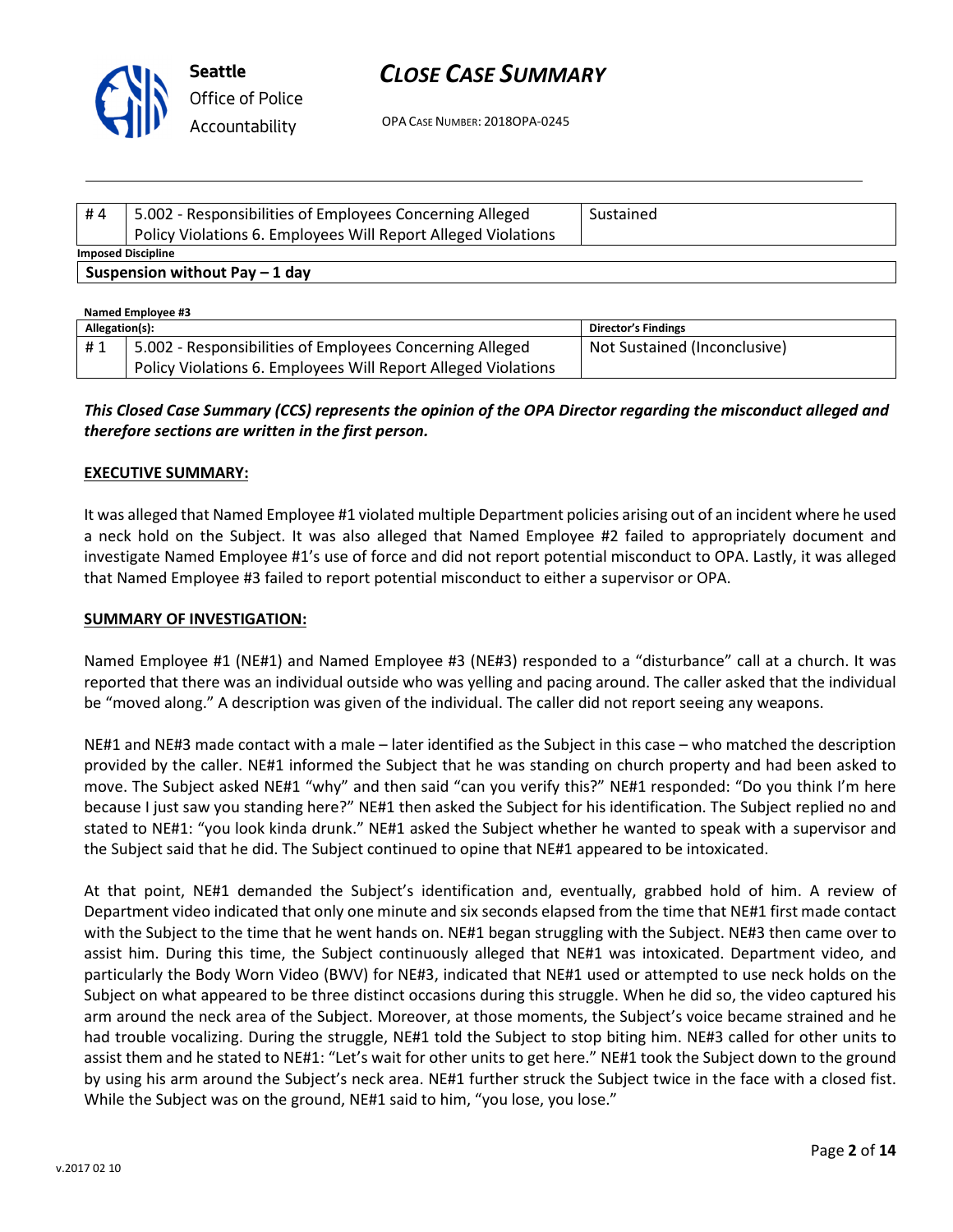

OPA CASE NUMBER: 2018OPA-0245

Ultimately, both officers took the Subject into custody and handcuffed him. The officers then walked the Subject to a patrol vehicle and placed him in the rear. At that time, NE#3 said to NE#1: "Alright, I'm out."

NE#1 remarked to the Subject: "welcome to my car." The Subject continued to state that NE#1 was drunk. NE#1 walked over to the rear door, reached his hand into the patrol vehicle, put his hands around the Subject's neck, and appeared to squeeze. At that time, he told the Subject to put his foot in the patrol vehicle. The Subject, whose voice changed and became raspier, told NE#1 to get his hand off of his throat

A supervisor, Named Employee #2 (NE#2), responded to the scene. The supervisor screened the force and the arrest with NE#1 and NE#3. NE#1 informed NE#2 that he had used Type II force. When NE#1 was asked if the Subject was injured, NE#1 stated that he was not. NE#1 disclosed to NE#2 that the Subject alleged that NE#1 was intoxicated. NE#2 then spoke with Subject. The Subject told NE#2 that he believed that NE#1 was intoxicated. He further alleged that NE#1 had tried to choke him and "applied pressure." The Subject also stated that he was punched in the eye by NE#1. The Subject said that he wanted to press charges against NE#1 and NE#2 said no. The Subject repeated his claims that he had been choked and that NE#1 was intoxicated during an audio recorded statement taken by NE#2. The Subject also told Seattle Fire Department (SFD) medics that he had been choked. He stated: "He could have damaged my throat, he was trying to squeeze." SFD medics identified petechial hemorrhaging in the Subject's eye and conveyed this information to NE#2. The Subject was ultimately charged with several crimes, including assault on NE#1.

A force investigation was conducted by NE#2. He did not include any reference to the allegation of being choked or that NE#1 was claimed to be intoxicated. He did not identify that there was apparent neck holds on the video and did not deem any aspect of the force to be potentially inconsistent with policy. The incident was then reviewed by the West Precinct Administrative Lieutenant. The Administrative Lieutenant identified that NE#1 may have used neck holds and notified the Department's Force Investigation Team (FIT). The Administrative Lieutenant also made an OPA referral. In that referral, he further noted that NE#2 failed to identify that a neck hold had been used and did screen the incident with FIT or report potential serious misconduct to OPA. FIT conducted a preliminary review and also made an OPA referral based on the apparent neck holds.

OPA was able to locate the Subject, who was in custody at the King County Jail. OPA interviewed him jointly with FIT investigators. The Subject reiterated his belief that NE#1 was intoxicated and confirmed that NE#1 attempted to choke him and, at least once, actually did so. Based on this interview and OPA's review, it was believed that NE#1 may have engaged in criminal conduct during this incident. OPA referred this matter back to SPD for criminal investigation and the case was assigned to the Homicide Unit. During its investigation, the Homicide Unit also interviewed the Subject and he provided a consistent statement. After conducting its criminal investigation, the Homicide Unit found that there was probable cause to believe that NE#1 assaulted the Subject. The Homicide Unit referred the case to the Seattle City Attorney's Office (SCAO) for criminal prosecution. The SCAO charged NE#1 with assault; however, the case was later dismissed. The SCAO cited the inability to locate the Subject and "proof" issues as the basis for the dismissal. Once the case was dismissed and returned to OPA, this investigation ensued.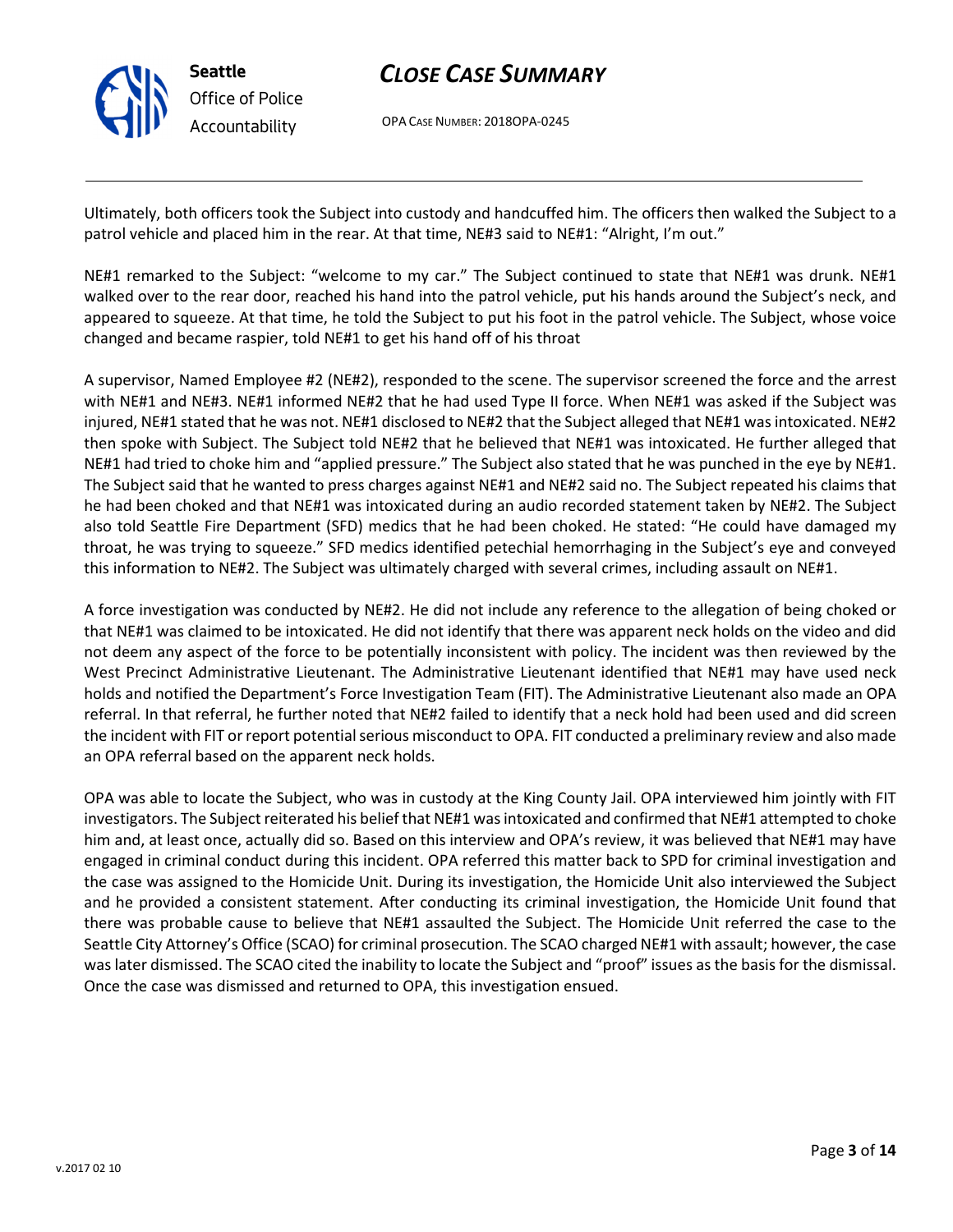

OPA CASE NUMBER: 2018OPA-0245

#### ANALYSIS AND CONCLUSIONS:

#### Named Employee #1 - Allegations #1 5.001 - Standards and Duties 2. Employees Must Adhere to Laws, City Policy and Department Policy

SPD Policy 5.001-POL-2 requires that employees adhere to laws, City policy, and Department policy.

As discussed above, after conducting its criminal investigation, the Homicide Unit determined that there was probable cause to believe that NE#1 assaulted the Subject. The Homicide Unit then referred the case to the SCAO and NE#1 was criminally charged with assault. The SCAO later dismissed the case citing the inability to locate the Subject and undefined "proof" issues.

When prosecuting criminal offenses, a prosecuting attorney is required to apply a beyond a reasonable doubt standard. In this administrative investigation, however, OPA applies a lower standard – preponderance of the evidence. Under this burden of proof, OPA must be able to establish that it is more likely than not that a criminal offense was committed.

Based on OPA's review of the evidence, including the BWV, the criminal investigation conducted by the Homicide Unit, and the statements made by all of the involved parties, I agree with the Homicide Unit that there is a sufficient basis to determine that NE#1 assaulted the Subject. He did so when he choked or attempted to choke the Subject on multiple occasions and where there was no probable cause to arrest the Subject and the Subject did not present a threat of death or imminent serious bodily harm to NE#1. When applying this lower evidentiary burden, I have no difficulty establishing that his acts were criminal and that he violated the law when his engaged in this conduct.

For these reasons, I recommend that this allegation be Sustained.

Recommended Finding: Sustained

#### Named Employee #1 - Allegation #2 8.200 - Using Force 1. Use of Force: When Authorized

SPD Policy 8.200(1) requires that force used by officers be reasonable, necessary and proportional. Whether force is reasonable depends "on the totality of the circumstances" known to the officers at the time of the force and must be balanced against "the rights of the subject, in light of the circumstances surrounding the event." (SPD Policy 8.200(1).) The policy lists a number of factors that should be weighed when evaluating reasonableness. (See id.) Force is necessary where "no reasonably effective alternative appears to exist, and only then to the degree which is reasonable to effect a lawful purpose." (Id.) Lastly, the force used must be proportional to the threat posed to the officer. (Id.)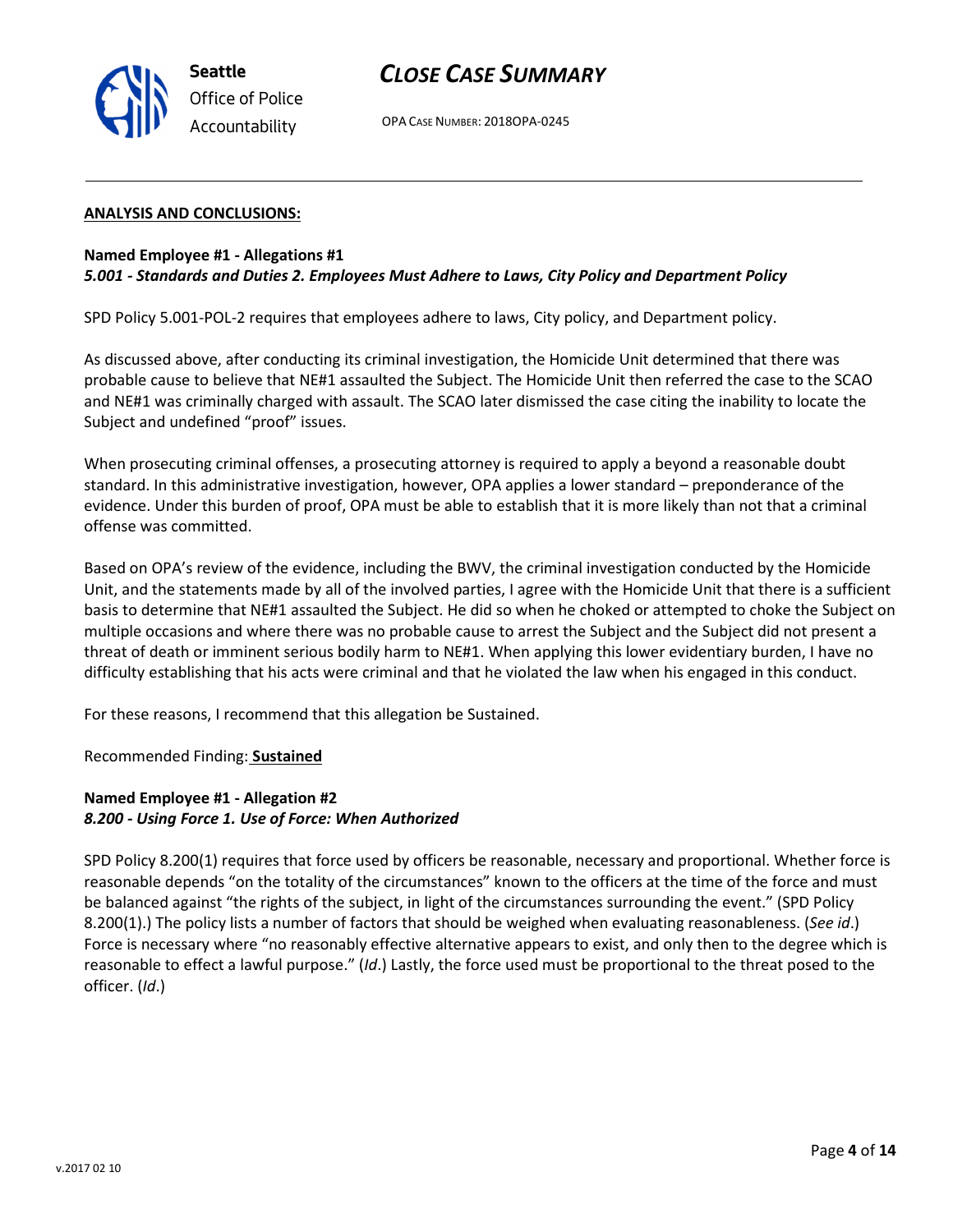

## CLOSE CASE SUMMARY

OPA CASE NUMBER: 2018OPA-0245

As discussed more fully below, I find that NE#1 used or attempted to use four neck holds on the Subject. Doing so constituted potential deadly force which, under the circumstances of this case, was not reasonable, necessary, or proportional. When NE#1 used this force he, thus, violated Department policy. For these reasons, I recommend that this allegation be Sustained.

Recommended Finding: Sustained

### Named Employee #1 - Allegation #3 8.200 - Using Force 2. Use of Force: When Prohibited

SPD Policy 8.200-POL-2 provides guidance as to when force is prohibited. Specifically, officers are proscribed from using force: "to punish or retaliate"; "against individuals who only verbally confront then unless the vocalization impedes a legitimate law enforcement function"; and "On restrained subjects (e.g. including handcuffed or contained in a police vehicle) except in exceptional circumstances when the subject's actions must be immediately stopped to prevent injury, or escape, destruction of property. All such force shall be closely and critically reviewed."

NE#1 violated this policy in virtually all respects. First, from a review of the BWV, OPA concludes that NE#1 used force against the Subject, and particularly the neck hold when the Subject was in the patrol vehicle, to punish him. This is clear from NE#1's visceral reaction to the Subject's statements that he was intoxicated, his demeanor during the incident, his statements, and how quickly he decided to use force. Second, NE#1's actions appeared to be motivated not by a legitimate need to take law enforcement action towards the Subject but, instead, to retaliate against him for repeatedly stating that NE#1 was drunk. Indeed, this seemed to greatly anger NE#1 and this anger was the apparent basis for the force that he used. Third, at the time he used a neck hold on the Subject in the patrol vehicle, the Subject was in handcuffed. There was no evidence supporting the conclusion that the Subject was imminently going to injure NE#1, escape, or destroy property at that time. Indeed, any such argument would be contradicted by NE#1's own words at the time. He did not warn the Subject to not harm him or to not try to escape, instead he told the Subject to put his foot in the patrol vehicle.

For the above reasons, I find that NE#1 violated this policy and I recommend that this allegation be Sustained.

#### Recommended Finding: Sustained

#### Named Employee #1 - Allegations #4

#### 8.300-POL-10 Use of Force – NECK AND CAROTID RESTRAINTS 1. Officers Are Prohibited From Using Neck and Carotid Restraints Except When Deadly Force is Justified

The video evidence established that NE#1 restrained or attempted to restrain the Subject's neck on four separate occasions. Each was captured on Department video. NE#2's BWV provided the best evidence of the first three times that NE#1 made contact or tried to make contact with the Subject's neck, all of which occurred when NE#1 was involved in the altercation with the Subject outside of the church. For each of those three incidences, NE#1's arm was encircled around the Subject's neck. The video evidence established that he further applied pressure each time. This was proven by the impact to the Subject's voice. His voice clearly became strained and he had difficulty vocalizing on each occasion that NE#1's arm went around the vicinity his neck.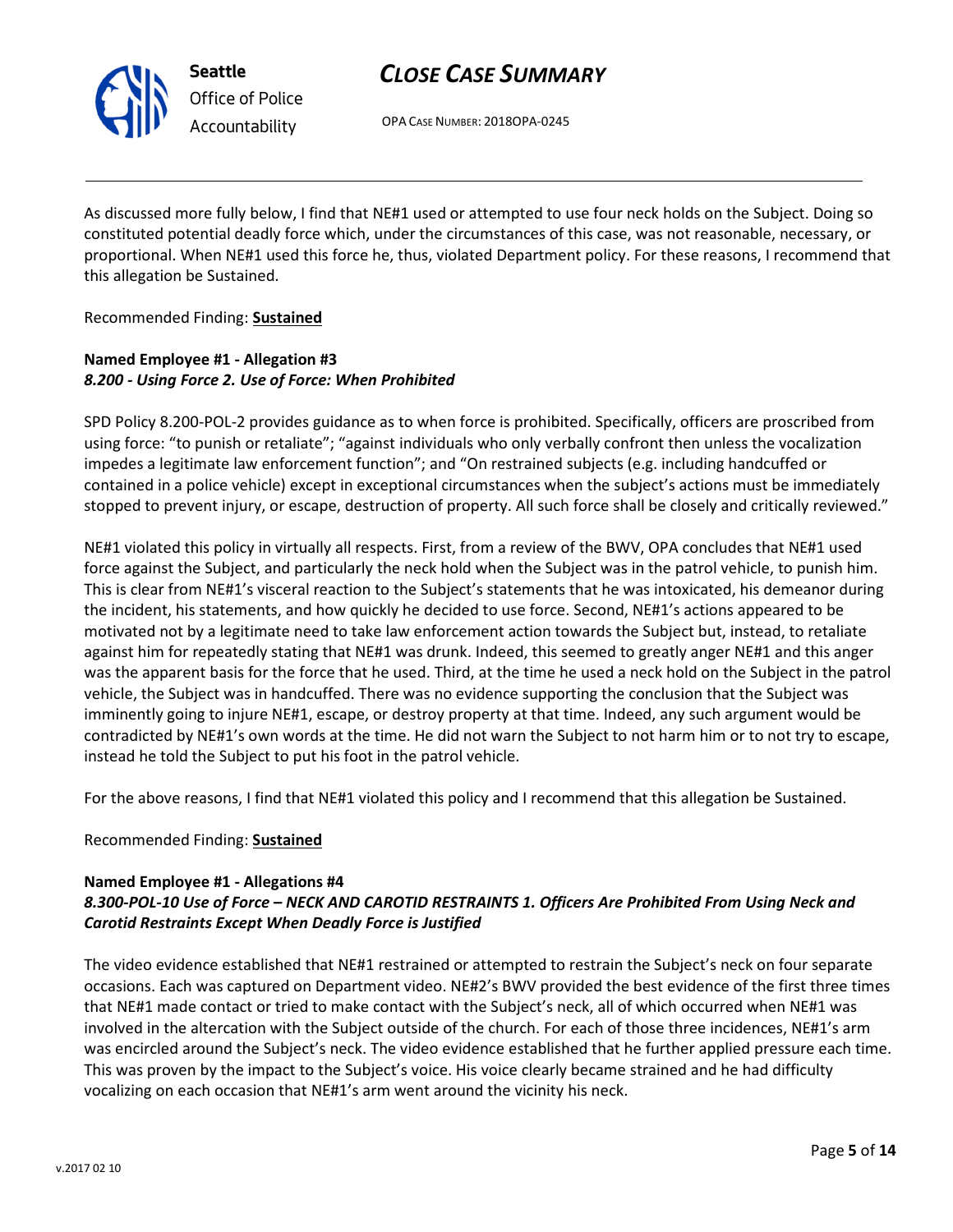

OPA CASE NUMBER: 2018OPA-0245

That pressure was being applied is particularly evident given that, when NE#1's arm was not around the Subject's neck, the Subject had no difficult speaking clearly and loudly.

NE#1 denied using neck restraints at that time. He stated that he simply had his arms across the Subject's shoulder area in order to secure him and to prevent him from resisting. The Subject, to the contrary, described that NE#1 attempted to choke him. He stated that he moved around and scrunched up his neck to prevent NE#1 from doing so, which caused NE#1's arm to move towards the Subject's mouth. The Subject indicated that, due to his resistance, he could still breathe.

NE#1 used a neck hold on the Subject on one more occasion. This neck hold was clearly captured by NE#1's BWV. At that time, the Subject was sitting in the rear of the patrol vehicle. NE#1 had his left hand around the Subject's neck with his thumb pressing into the Subject's windpipe. The Subject's eyes and face grew red and, again, his voice was strained and his vocalization impeded.

When asked about this neck hold at his FIT interview, NE#1 stated that he did not remember putting his hand on the Subject's neck. At his OPA interview, NE#1 acknowledged that he made contact with the Subject's neck when he pushed him back down into the patrol vehicle. He stated: "I don't think that it caused any pain. It was very brief, it was very quick. It wasn't like I grabbed him and held hold of him, I just pushed him quickly." However, a video analysis that was part of the FIT investigation showed that the neck hold in the patrol vehicle lasted for approximately 11.6 seconds.

Neck restraints, such as those used in this case, are a Type III use of force and are only appropriate where deadly force is justified. (See SPD Policy 8.300-POL-10.) Based on the documentation relating to this case and the video evidence, no such justification existed here. There was no danger of imminent serious bodily harm or death to the officers or others and, as such, deadly force was not authorized.

Moreover, NE#1 further violated this policy when he failed to immediately place the Subject in the recovery position after each neck hold was used.

For the above reasons, I find that NE#1 used neck restraints contrary to policy. As such, I recommend that this allegation be Sustained.

Recommended Finding: Sustained

#### Named Employee #1 - Allegation #5 8.200 - Using Force 4. Use of Deadly Force

As discussed above, NE#1 used four neck holds on the Subject. None of these neck holds were consistent with policy as deadly force was not appropriate in this situation.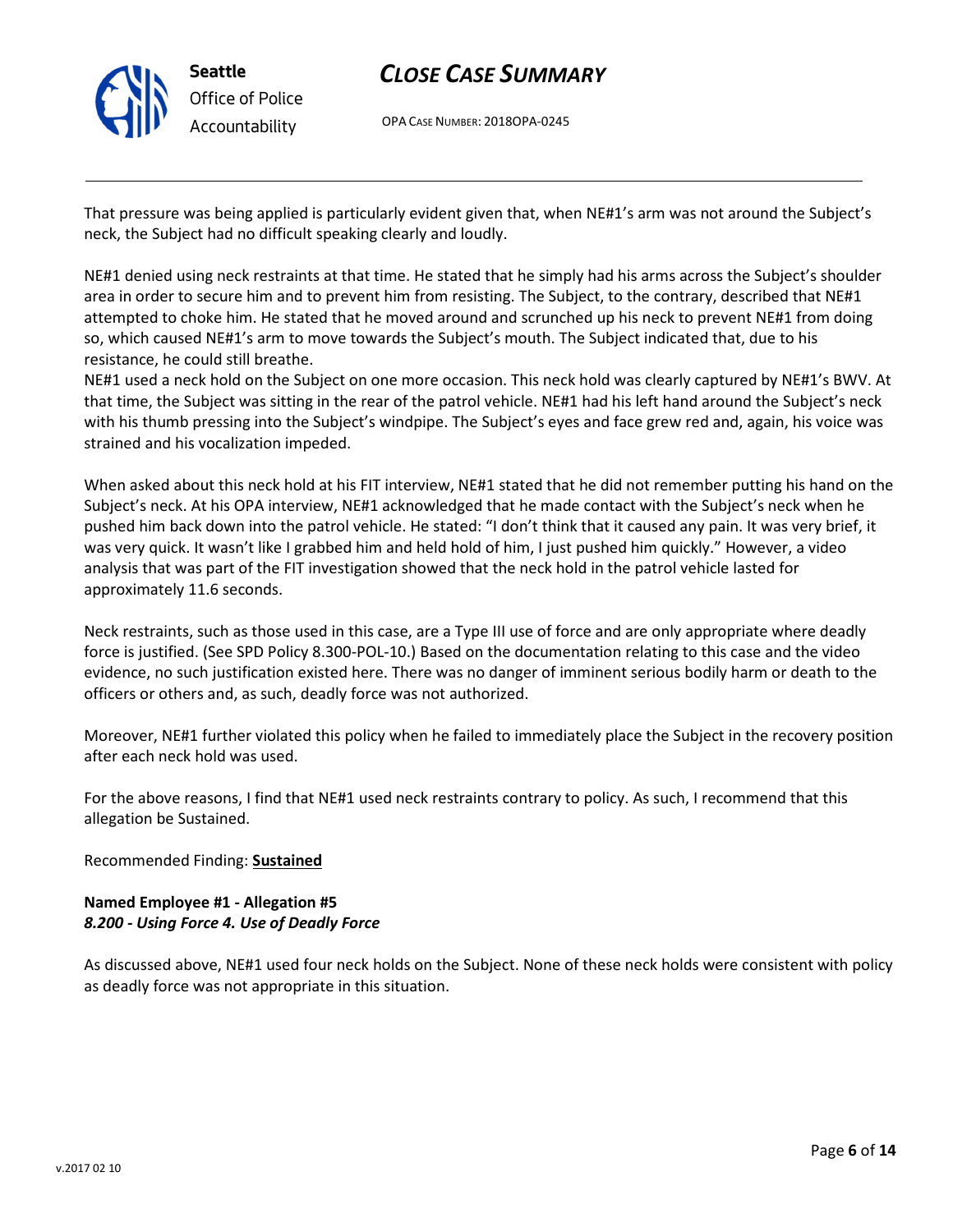OPA CASE NUMBER: 2018OPA-0245

Notably, under SPD Policy 8.200-POL-4, deadly force may only be used "where threat of death or serious physical injury to the officer or others is imminent." The policy further instructs that such a danger is imminent where a reasonable officer would believe that: "A suspect is acting or threatening to cause death or serious physical injury to the officer or others; and [t]he suspect has the means or instrumentalities to do so; and [t]he suspect has the opportunity and ability to use the means or instrumentalities to cause death or serious physical injury." (SPD Policy 8.200-POL-4.)

Based on the objective evidence in this case, it is implausible to suggest the Subject presented a threat of imminent death or serious physical injury to NE#1 or, for that matter, any other officer. There was no evidence that he was armed and he never gave the officers any indication that this was the case. Moreover, at virtually all times, he was being subdued by two officers. As such, he would not have had the opportunity or the means to cause such harm.

For these reasons, I find that deadly force was not justified under the facts of this case and, as such, NE#1 violated this policy. Accordingly, I recommend that this allegation be Sustained.

Recommended Finding: Sustained

### Named Employee #1 - Allegation #6

### 8.400 – Use of Force Reporting and Investigation 1. Officers Shall Report All Uses of Force Except De Minimis Force

SPD Policy 8.400-POL-1 states that officers shall report all uses of force except for de minimis force. The policy stresses that: "Officers shall thoroughly document all reportable uses of force to the best of their ability, including a description of each force application." (SPD Policy 8.400-POL-1.)

In his use of force report, NE#1 wrote that he punched the Subject twice in the face. He further indicated that he used control holds on the Subject, including positioning his arm across the Subject's upper torso, and that he took the Subject down to the pavement. He did not divulge, however, that he attempted to use or did use multiple neck holds on the Subject while they were struggling in front of the church. Moreover, he made no mention of the fact that he grabbed the Subject's neck and applied pressure when the Subject was sitting in the rear of the patrol vehicle.

Based on OPA's review of the video evidence, NE#1 did not thoroughly report the force that he used. The BWV established that NE#1 used multiple neck holds on the Subject; however, none of this force was described in NE#1's report. Indeed, there was an explicit omission of this conduct. When he failed to accurately and completely document the force he used, he acted inconsistent with policy. I further note that, when evaluated in conjunction with the video and NE#1's later statements, NE#1's use of report suggests that he may have been potentially dishonest in this case when he apparently purposefully failed to document the neck holds. However, as a dishonesty allegation was not classified in this case, I do not reach a finding on that issue here.

For the above reasons, I recommend that this allegation be Sustained.

Recommended Finding: **Sustained** 



Seattle Office of Police Accountability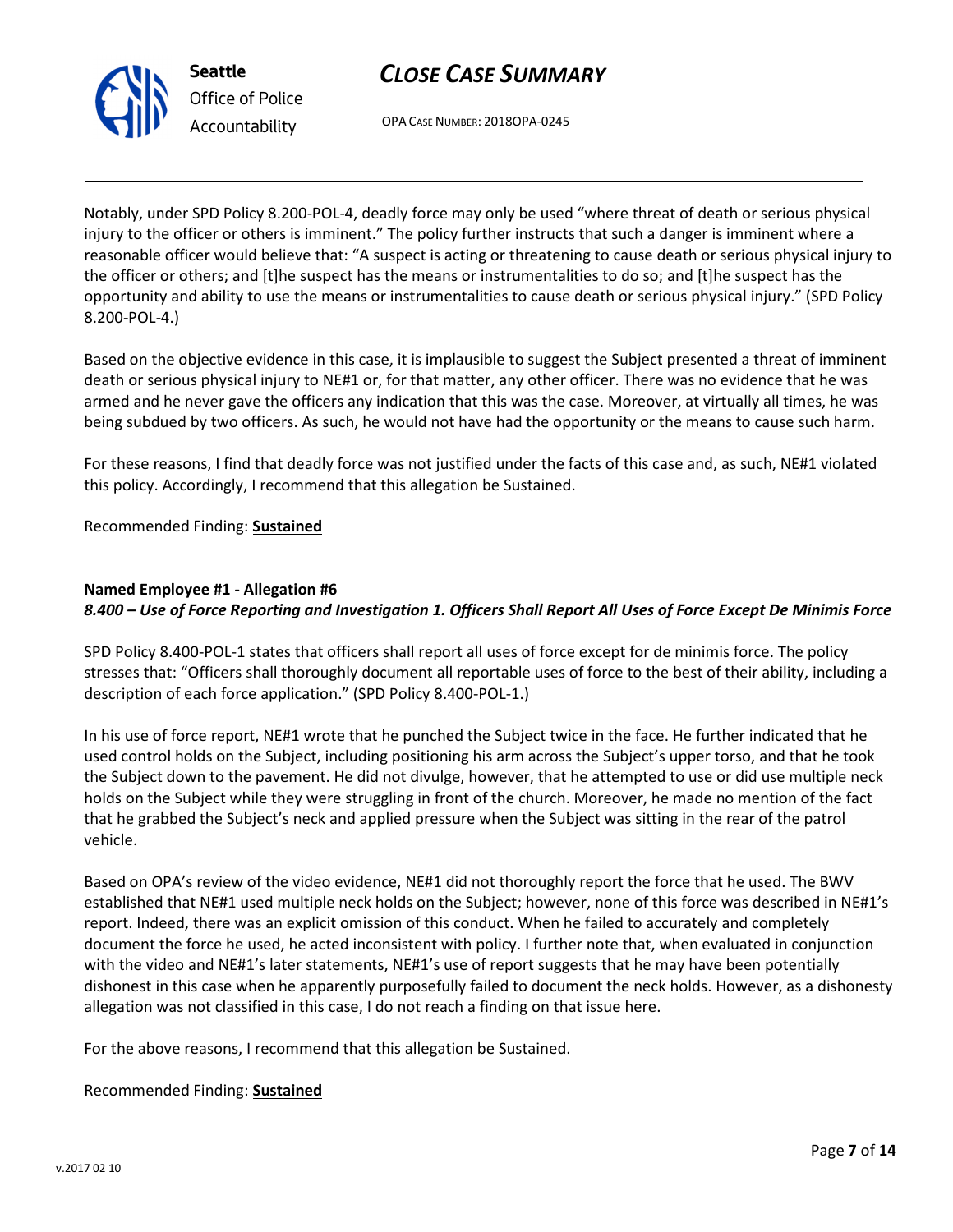

OPA CASE NUMBER: 2018OPA-0245

#### Named Employee #1 - Allegation #7 5.170 - Alcohol and Substance Use 1. Employees Shall Not Report for Duty Under the Influence of any Intoxicant

SPD Policy 5.170-POL-1 prohibits officers from reporting to duty while under the influence of any intoxicant, including alcohol.

As discussed above, the BWV indicated that the Subject alleged multiple times that NE#1 appeared to be intoxicated. NE#1 denied that this was the case. OPA notes that it does not readily appear from the video that NE#1 was intoxicated at the time of the incident. Moreover, I note that, when he was being treated by SFD medics, the Subject appeared to intimate that one of them was intoxicated as well. This supports a determination that NE#1 was not, in fact, drunk at that time.

However, OPA notes that NE#2 was aware of this allegation against NE#1, but took any steps to verify whether NE#1 was fit for duty. He had done so, he could have dispositively resolved this issue. NE#2 did not do so and this ultimately prevents OPA from reaching a conclusive determination on this question.

Accordingly, I recommend that this allegation be Not Sustained – Inconclusive.

Recommended Finding: Not Sustained (Inconclusive)

#### Named Employee #1 - Allegations #8

#### 8.100 - De-Escalation 1. When Safe under the Totality of the Circumstances and Time and Circumstances Permit, Officers Shall Use De-Escalation Tactics in Order to Reduce the Need for Force

"De-escalation tactics and techniques are actions used by officers, when safe and without compromising law enforcement priorities, that seek to minimize the likelihood of the need to use force during an incident and increase the likelihood of voluntary compliance." (SPD Policy 8.100-POL-1.)

The policy further instructs that: "When safe and feasible under the totality of circumstances, officers shall attempt to slow down or stabilize the situation so that more time, options and resources are available for incident resolution." (Id.) Officers are also required, "when time and circumstances permit," to "consider whether a subject's lack of compliance is a deliberate attempt to resist or an inability to comply based on factors" such as "mental impairment…drug interaction…[and/or] behavioral crisis." (Id.) These mental and behavioral factors should be balanced by the officer against the facts of the incident "when deciding which tactical options are the most appropriate to bring the situation to a safe resolution." (Id.)

The policy gives several examples of de-escalation, which include: mitigating the immediacy of the threat to give officers time to use extra resources and to call more officers or specialty units; and increasing the number of officers on scene to thus increase the ability to use less force. (Id.) Other examples of de-escalation include, but are not limited to: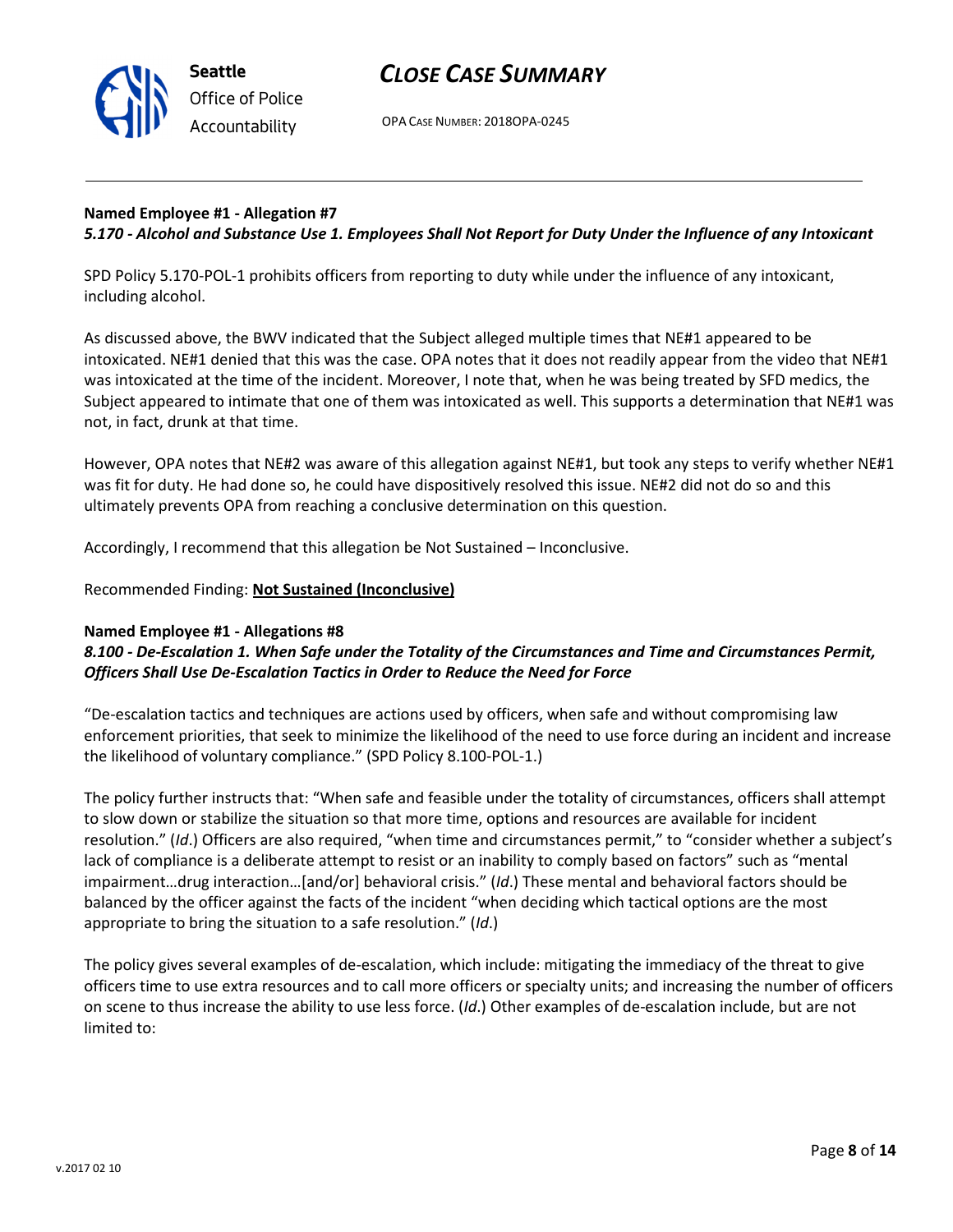

## CLOSE CASE SUMMARY

OPA CASE NUMBER: 2018OPA-0245

- Placing barriers between an uncooperative subject and officers;
- Containing the threat;
- Decreasing exposure to the potential threat by using distance, cover and concealment;
- Avoidance of physical confrontation unless immediately necessary to protect someone or stop dangerous behavior;
- Using verbal techniques, such as "Listen and Explain with Equity and Dignity" (LEED) to calm an agitated subject and promote rational decision making;
- Calling extra resources, including CIT officers and officers equipped with less-lethal tools; and
- Using "any other tactics and approaches that attempt to achieve law enforcement objectives by gaining the compliance of the subject.

(Id.) De-escalation is inarguably a crucial component of the Department's obligations under the Consent Decree; however, it is not purposed to act as an absolute bar to enforcing the law when necessary. That being said, where officers fail to fully de-escalate and instead act in a manner that increases the need for force and the level of force used, such conduct is inconsistent with the Department's policy and expectations.

At his OPA interview, NE#1 asserted that he attempted to de-escalate but that the Subject's demeanor and behavior yielded further de-escalation to be neither safe nor feasible. NE#1 contended that, at this point, law enforcement priorities compelled him to go hands-on with the Subject.

Based on OPA's review of the video, I disagree. While NE#1 was conversational upon his initial approach, he became aggressive towards the Subject shortly thereafter. This coincided with the allegations from the Subject that NE#1 was drunk. At that point, and just over a minute after making contact with the Subject, NE#1 went hands on and engaged in a physical struggle with him.

At that time, NE#1 had multiple other options rather than using force. Most notably, he could have attempted to gain voluntary compliance by trying to reason with the Subject and by using the LEED model. It is unclear why he did not do so. The Subject did not present a physical threat at that time and, even if he was being uncooperative and even assuming that NE#1 had the right to compel his identification, there was no reason to use force at that time. Indeed, NE#1 could have simply detained the Subject where he was and called for a mobile fingerprint reader to be brought to the scene.

Moreover, there is no evidence in the record that NE#1 ever considered whether the Subject was non-compliant based on impairment, mental illness, or crisis. This is a requirement of the de-escalation policy.

Further, there were other tactical approaches that NE#1 could have taken that would have decreased or potentially eliminated the need to use force. For example, he could have called for other units, including for officers certified in crisis intervention. He also could have engaged in a team approach with NE#3, who was his backing officer. Instead, NE#1 acted unilaterally and without any communications or tactical planning with NE#3. When he did so, he made it significantly more likely that force – and a high level of force – would be used.

Lastly, NE#1 simply failed to abide by the directive in this policy that he avoid physical confrontation unless immediately necessary to protect someone or stop dangerous behavior. Instead, he appeared to actively seek out a physical confrontation with the Subject.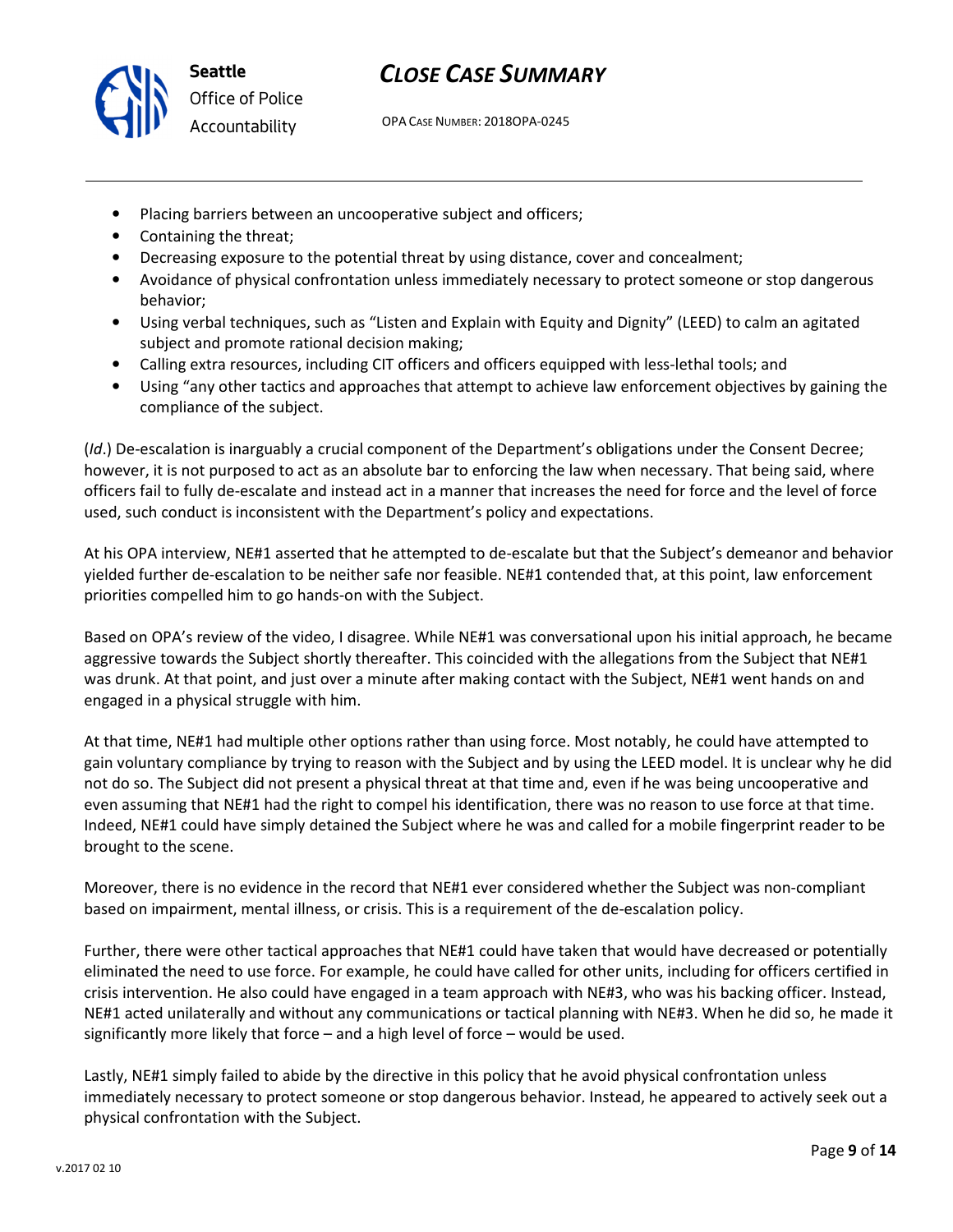

OPA CASE NUMBER: 2018OPA-0245

For the above reasons, and when applying a preponderance of the evidence standard, I find that NE#1 violated the Department's de-escalation policy during this incident.

In reaching this decision, I note that, NE#3, who had a virtually identical vantage point to this incident as NE#1, disagreed that further de-escalation would not have been safe or feasible at the time NE#1 went hands on. Moreover, NE#3 stated that, contrary to NE#1's assertion, law enforcement priorities would not have been compromised by additional de-escalation prior to using force.

As such, I recommend that this allegation be Sustained.

Recommended Finding: Sustained

#### Named Employee #1 - Allegation #9 6.220 - Voluntary Contacts, Terry Stops & Detentions 6. Officers Cannot Require Subjects to Identify Themselves or Answer Questions on a Terry Stop

SPD Policy 6.220-POL-6 holds that "officers cannot require subjects to identify themselves or answer questions on a Terry stop." While officers are entitled to request this information, they cannot mandate it.

At the time of the detention, NE#1 demanded the Subject's identification repeatedly. As discussed below, there was no probable cause to arrest the Subject at that time. At most, NE#1 had reasonable suspicion and, as such, he was conducting a Terry stop and was not permitted to compel the Subject to provide his identification at that time.

As such, when attempted to do so here and went hands on the Subject failed to immediately provide his identification, he violated Department policy.

For these reasons, I recommend that this allegation be Sustained.

Recommended Finding: Sustained

#### Named Employee #1 - Allegations #10 6.010 - Arrests 1. Officers Must Have Probable Cause that a Suspect Committed a Crime in Order to Effect an Arrest

SPD Policy 6.010-POL-1 requires that officers have probable cause to believe that a suspect committed a crime when effectuating an arrest. Stated differently, where an arrest is not supported by probable cause, it violates law and Department policy.

NE#1 contended that, at the outset of his contact with the Subject, he had probable cause to arrest him for criminal trespass. He further stated that, based on the Subject's later conduct, he also developed probable cause to arrest the Subject for obstruction and assault. OPA's disagrees with NE#1 in both respects.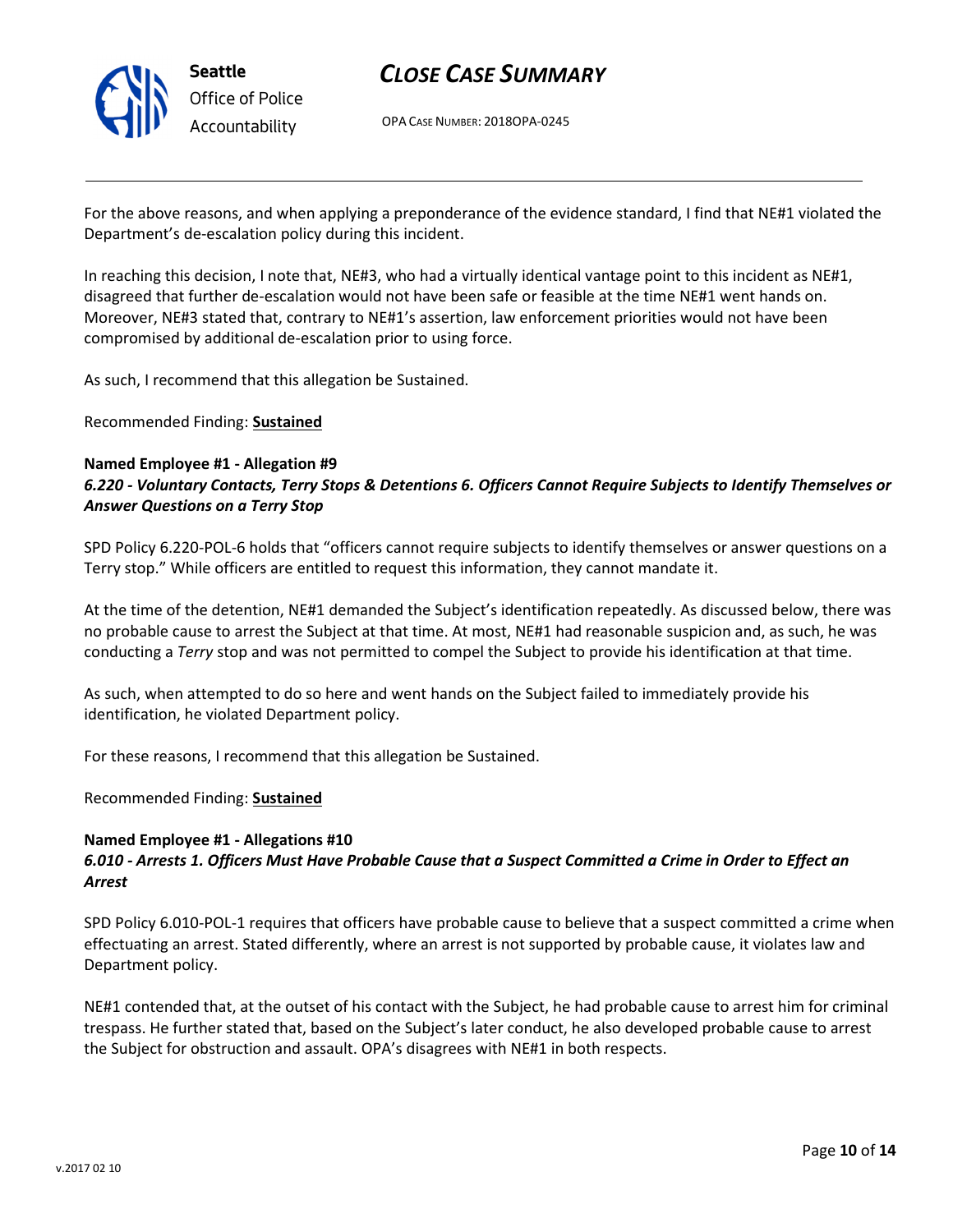

## CLOSE CASE SUMMARY

OPA CASE NUMBER: 2018OPA-0245

First, with regard to criminal trespass, NE#1 was required to engage in a preliminary investigation to determine whether someone with control of the property had revoked the Subject's license to remain on the premises, or that the Subject had been previously informed that his license to remain had been revoked. He did not do so. Notably, he did not interview the 911 caller or any other employee of the church prior to taking law enforcement action towards the Subject.

During its investigation, the Homicide Unit referenced the report written by NE#1 and, specifically, the assertion therein that the Subject had approached church staff in a "threatening manner" and "lunged" at them. However, when interviewed by the Homicide Unit, the staffers did not say that they were "menaced" or "threatened" by the Subject and did not say that he ever approached them. To the contrary, the staffers said that the Subject, who was a regular in that location, was yelling at vehicles that were passing by. The staffers indicated that the Subject had been coming to the church for around three years and he had never been trespassed from that location. Moreover, there was no signage prohibiting trespassing at that location during the time at which the Subject was there. The only posted sign precluded sleeping in that location and trespassing only from 9 p.m. to 9 a.m. The Subject was not in violation of either restriction. As such, without conducting additional investigation, NE#1 did not have sufficient probable cause to determine that the Subject was trespassing at the time he initially contacted the Subject.

Second, the obstruction charge stemmed the Subject's refusal to provide his identification and his struggling against NE#1. However, the Subject was legally justified in refusing the demand for identification. Moreover, the Subject's resistance was borne out of NE#1's unlawful attempts to arrest him. As such, this cannot constitute criminal conduct on the Subject's part. Similarly, the Subject physically preventing NE#1 from harming and choking him cannot constitute an assault. Indeed, OPA finds that NE#1, not the Subject, engaged in assaultive behavior.

For these reasons, I find that there was no probable cause to arrest the Subject for any offense. As such, I recommend that this allegation be Sustained.

Recommended Finding: Sustained

#### Named Employee #2 - Allegations #1

#### 8.400 - Use of Force Reporting and Investigation 3. The Sergeant Will Review the Incident and Do One of the Following:

SPD Policy 8.400-POL-1(3) provides that, upon responding to a use of force, the Sergeant reviews the incident and classifies the force by type. The policy explains that force should be classified as Type III (the highest level) where it "results in, or could reasonably be expected to result in, great bodily harm…or substantial bodily harm…, to include broken bones and an admission to the hospital for treatment." (SPD Policy 8.400-POL-1(3).) In such cases, the Sergeant is required to screen the force with FIT in order to allow that unit to decide whether to respond to the scene and take over the investigation. (Id.)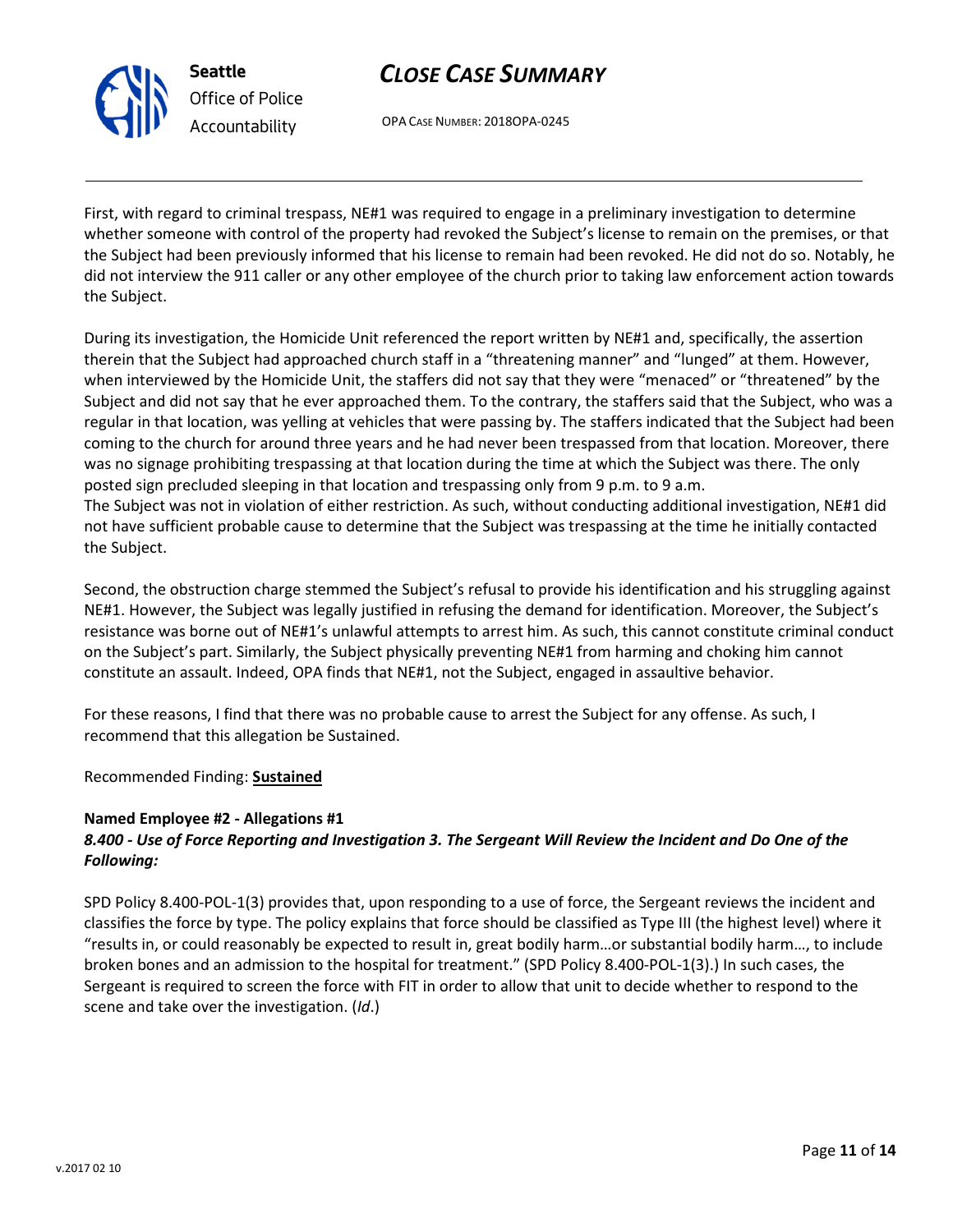

OPA CASE NUMBER: 2018OPA-0245

Here, NE#2 was aware that the Subject alleged that he had been choked. This was an allegation of serious and/or deadly force that was required to be screened with FIT. Moreover, when he watched the BWV, he should have identified the neck holds and this should have provided him with an additional basis for screening this matter with FIT. When NE#2 did not do so, he violated this policy.

For the above reasons, I recommend that this allegation be Sustained.

Recommended Finding: Sustained

#### Named Employee #2 - Allegation #2 8.400-POL-3 Use of Force – TYPE II INVESTIGATIONS 3. The Sergeant Will Make Appropriate Notifications When He or She Believes that Criminal Conduct or Serious Misconduct May Have Occurred

SPD Policy 8.400-POL-3(3) sets forth the responsibilities of a Sergeant during a Type II force investigation. The policy cross-references SPD Policy 8.400-TSK-3, which, in turn, itemizes the specific tasks that the Sergeant is expected to complete during the investigation.

There are three main areas in which NE#2's Type II investigation in this matter was deficient. First, the force used by NE#1 included four neck restraints. Even if NE#2 did not believe that these neck restraints were purposeful or identified that several were attempted and not effectuated, he was still required by policy to screen this matter with FIT. He failed to do so.

Second, as discussed more fully below, NE#2 failed to recognize potential misconduct on the part of NE#1 and, as such, failed to properly notify FIT and OPA. Notably, this was the case even though NE#2 confirmed that he watched the BWV for NE#1 and NE#3.

Third, NE#2 failed to ensure that the use of force reports submitted by NE#1 was "full and accurate." Indeed, as discussed above, NE#1's report was deficient in its description of the nature and scope of the force that was used.

Given the above, I find that NE#2 failed to comply with the requirements of this policy. As such, I recommend that this allegation be Sustained.

#### Recommended Finding: Sustained

#### Named Employee #2 - Allegation #3

#### 5.002 - Responsibilities of Employees Concerning Alleged Policy Violations 5. Supervisors Will Investigate or Refer Allegations of Policy Violations Depending on the Severity of the Violation

SPD Policy 5.002-POL-5 requires supervisors who become aware of a potential policy violation to investigate or refer the allegations depending on their severity. Minor allegations of misconduct may be investigated by a supervisor, while allegations of serious misconduct – such as the use of excessive force – must be referred to OPA. (SPD Policy 5.002-POL-5.)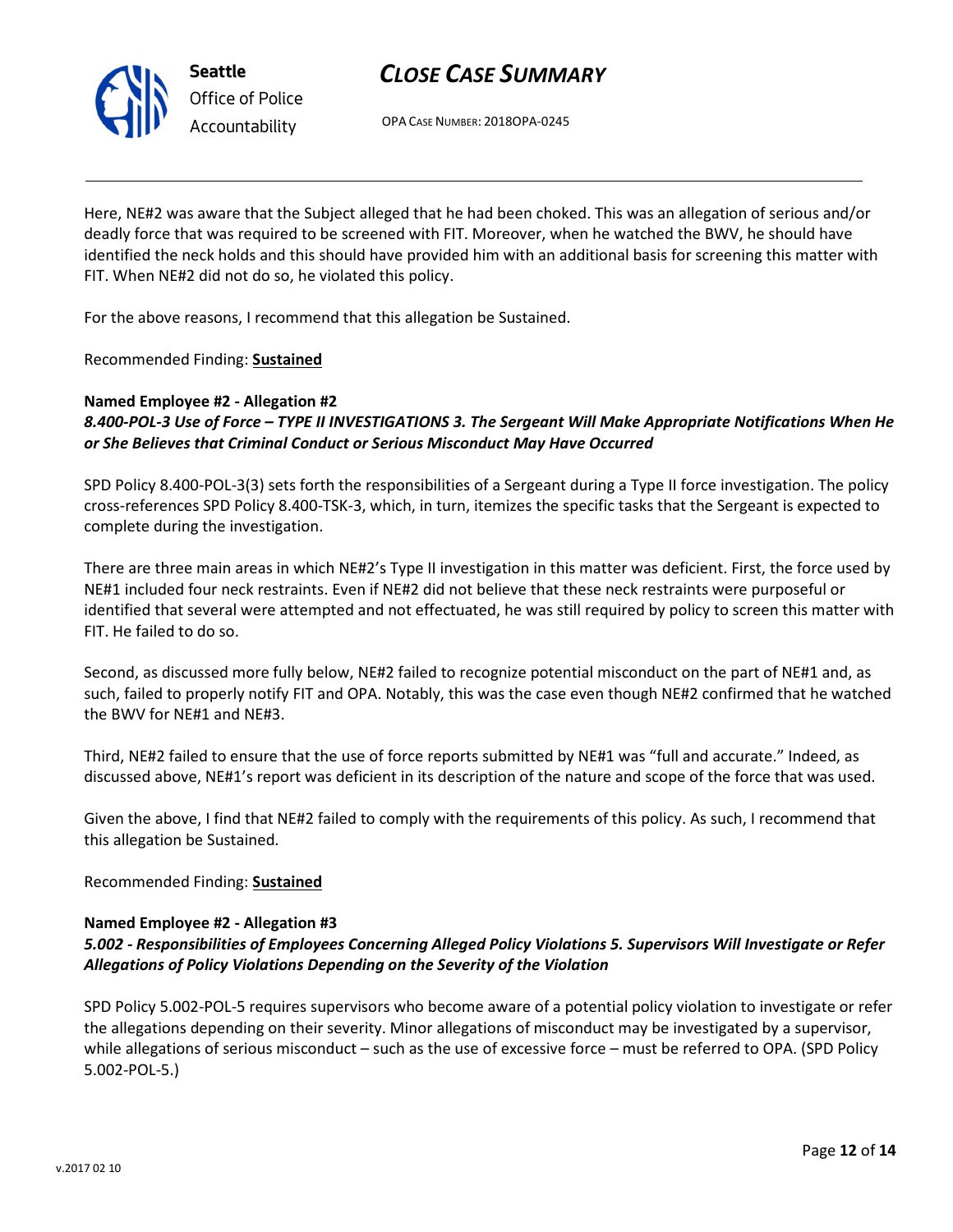

OPA CASE NUMBER: 2018OPA-0245

When he screened this incident, NE#2 was informed by NE#1 that the Subject claimed that he was intoxicated. Moreover, when NE#2 interviewed the Subject, the Subject stated multiple times that he had been choked and that NE#1 was drunk. However, NE#2 did not investigate either of these allegations, which suggested potential serious misconduct. Further, he did not refer either allegation to OPA.

In addition, in his use of force review, NE#2 noted that he watched the BWV for both NE#1 and NE#3. Even though he did so, he failed to either identify or refer the neck holds to FIT or OPA.

When NE#2 failed to do so, he violated this policy. As such, I recommend that this allegation be Sustained.

Recommended Finding: **Sustained** 

#### Named Employee #2 - Allegations #4

#### 5.002 - Responsibilities of Employees Concerning Alleged Policy Violations 6. Employees Will Report Alleged Violations

SPD Policy 5.002-POL-6 concerns the reporting of misconduct by Department employees. It specifies that minor misconduct must be reported by the employee to a supervisor, while potential serious misconduct must be reported to a supervisor or directly to OPA. (SPD Policy 5.002-POL-6.) The policy further states the following: "Employees who witness or learn of a violation of public trust or an allegation of a violation of public trust will take action to prevent aggravation of the incident or loss of evidence that could prove or disprove the allegation." (Id.)

As indicated above, NE#2 stated in his force review that he watched the BWV for NE#1 and NE#3. However, even though he did so, he failed to identify clear potential misconduct engaged in by NE#1. Most notably, NE#2 failed to report to OPA that NE#1 used force outside of policy in the form of neck holds and that NE#1 may have effectuated an arrest without probable cause.

Ultimately, NE#2, as a Sergeant is held to a high standard. He is a frontline supervisor who is tasked with ensuring that his officers act according to law and policy on a day-to-day basis. Part of that responsibility includes critically evaluating the conduct of his officers and calling out and reporting that conduct when required under the circumstances. He failed to meet that standard here and, in doing so, acted contrary to the Department's expectations of its supervisors. For these reasons, I recommend that this allegation be Sustained.

#### Recommended Finding: Sustained

#### Named Employee #3 - Allegations #1

#### 5.002 - Responsibilities of Employees Concerning Alleged Policy Violations 6. Employees Will Report Alleged Violations

From a review of NE#3's video, he was in the immediate vicinity of NE#1 when three of the neck holds were used, as well as when NE#1 punched the Subject twice in the face. However, NE#3 did not report the neck holds and did not inform a supervisor or OPA that NE#1 had potentially engaged in serious misconduct.